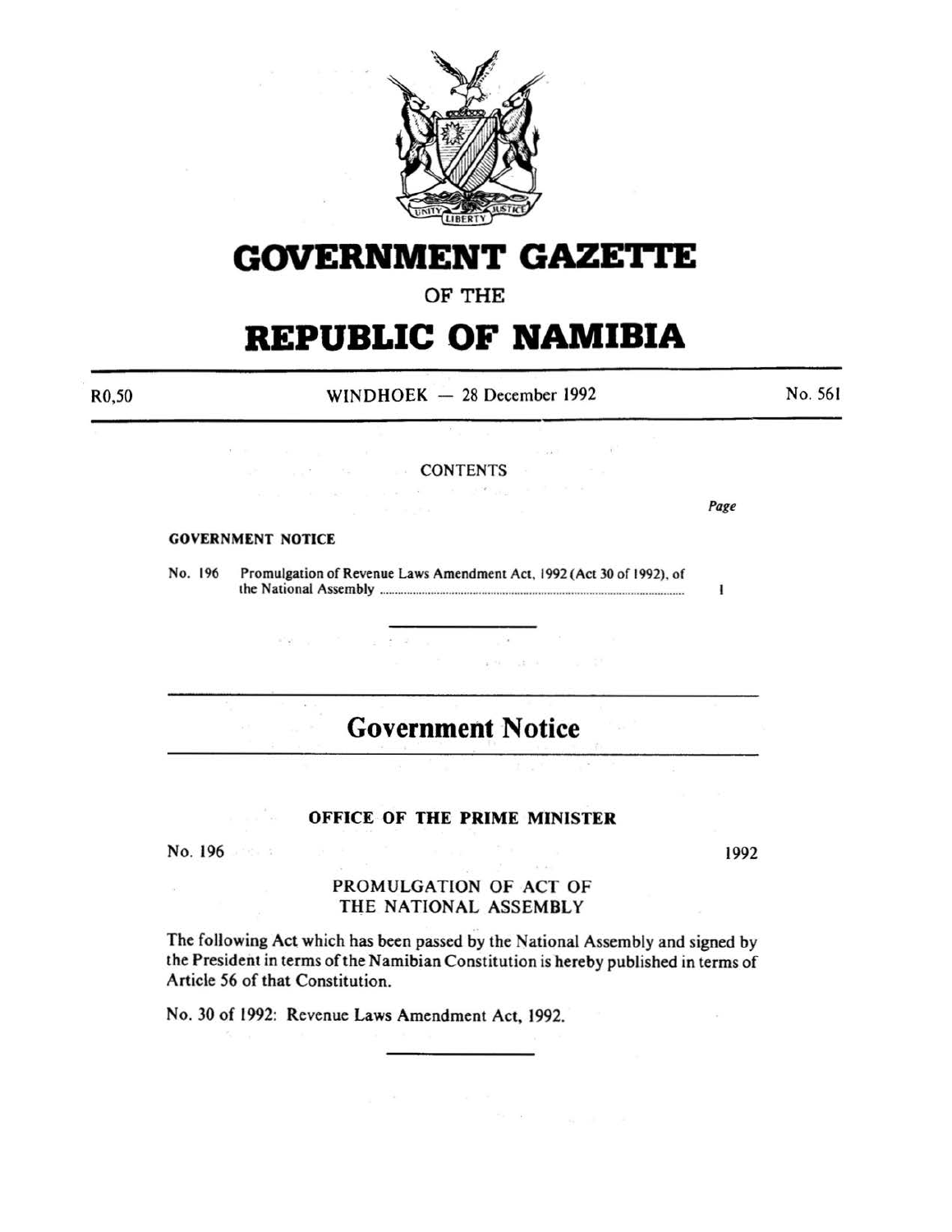$\overline{\phantom{a}}$ 

-

-

Act· N0,:3o, 1992

•

#### REVENUE LAWS AMENDMENT ACT, 1992

#### EXPLANATORY NOTE:

 $\mathsf{I}$ 

- Words underlined with solid line indicate insertions in existing enactments.
	- Words in bold type in square brackets indicate 1 omissions from existing enactments.

## **ACT**

To amend the Stamp Duty Act, 1968 so as to exempt from stamp duty the registration of transfer of marketable securities purchased on a licensed stock exchange; to repeal the Marketable Securities Act, 1948; and to provide for matters incidental thereto.

*(Signed by the President on 16 December 1992)* 

BE IT ENACTED by the National Assembly of the Republic of Namibia, as follows:-

1. Item 15 of Schedule I to the Stamp Duties Act, 1968 (Act 77 of 1968) is hereby amended by the substitution for paragraph (f) of "Exemptions from the duty under paragraph (3)" of the following paragraph:

" $(f)$  Any registration of transfer of any marketable security purchased on a licensed stock exchange, as defined in section I of the Stock Exchanges Control Act, 1985 (Act I of 1985), if such marketable security is included in the list of securities kept by the committee of such stock exchange in terms of section 16(a) of that Act, and such purchase has been effected on or after 16 October 1992. ".

2. The laws specified in the Schedule are hereby repealed to the extent indicated in the third column thereof.

3. This Act shall be called the Revenue Laws Amendment Act, 1992.

Amendment of Item 15 of Schedule I to Act 77 of 1968, as substituted by section 13 of Act 89 of 1972 and amended by section 16 of Act 66 of 1973, section 21 of Act 88 of 1974, section 3 of Act 104 of 1976, section 20 of Act 114 of 1977 and section 14 of Act 2 of 1985.

Repeal of laws.

Short title.